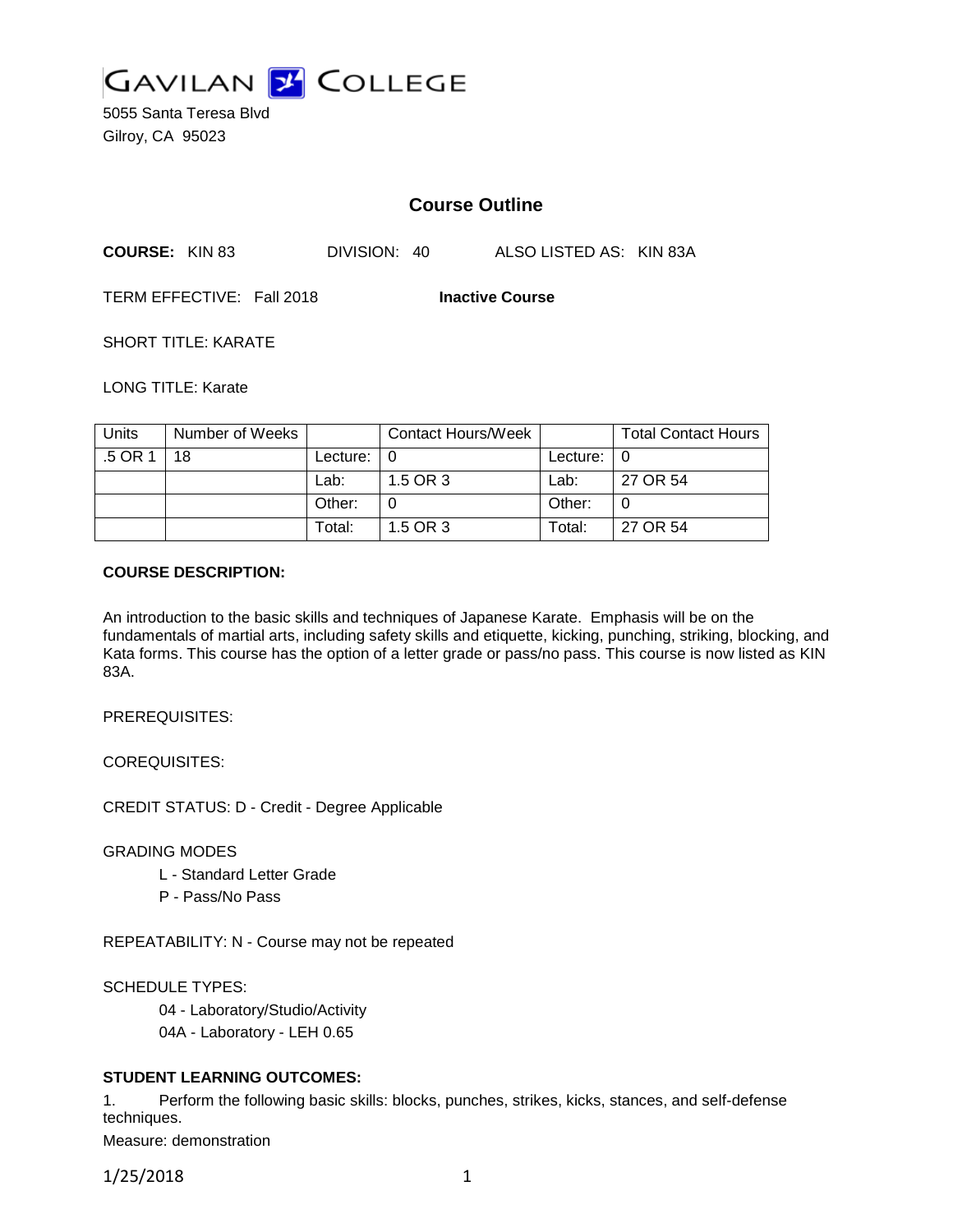PLO: 4 ILO: 7,2,4 GE-LO: E1

2. Examine and apply the basic training guidelines for flexibility, muscular strength, and muscular endurance to improve one's physical conditioning and prevention of injury. Measure: discussion, performance

PLO: 4,2 ILO: 7,2,1,6 GE-LO: E1,A1,A2

3. Utilize the Japanese language as it applies to basic terminology and commands in the disciple of Karate.

Measure: performance, exam PLO: 4 ILO: 7,2,1

GE-LO: A1,A2

# **CONTENT, STUDENT PERFORMANCE OBJECTIVES, OUT-OF-CLASS ASSIGNMENTS**

Inactive Course: 11/27/2017

9 - 18 Hours

Content: Physical conditioning including balance, flexibility, muscular strength and muscular endurance, and body coordination. Japanese language as it applies to Karate terminology and commands: including memorization of Japanese terminology for common commands, phrases, and counting; as well as the basics of the proper pronunciation and spelling. Basic history of Karate. Safety skills and Karate etiquette including bowing, addressing students and instructor, and sportsmanship in competition. Basic Karate skills: stances (front, back, straddle, fighting), blocks (rising, down, outside, inside, knife), kicks (front, side, back), punches (lunge, double, triple), strikes (palm heel, back knuckle, elbow, knife)and self-defense (grabs, chokes, bear hugs, ground fighting).

Student Performance Objectives (SPO): Participate in the physical conditioning drills designed to improve balance, flexibility, muscular strength and muscular endurance, and body coordination. Explain and utilize the Japanese terminology used in Karate. Discuss the history of Karate. List several safety skills important to the sport of Karate. Identify the preparation and etiquette of Karate training. Demonstrate the following basic Karate skills: stances, blocks, kicks, punches, strikes, and self-defense.

Out-of-Class Assignments:

#### 6 - 12 Hours

Content: Breathing techniques including: diaphragm breathing, relaxation, muscle contractions, rolling breathing, and clenched-fist breathing. Body position and body alignment including: center of gravity, weight distribution, posture, and core stability.

Student Performance Objectives (SPO): Employ proper breathing techniques. Recognize the importance of body position and body alignment for effective technique and utilize them in class workouts. Participate in class workouts demonstrating the skills presented.

Out-of-Class Assignments:

## 6 - 12 Hours

Content: Aspects of Karate such as: physical techniques, mental discipline, personal self-defense, character development, and spirit and competition. Kata forms including: Taikyoku Shodan, proper arrangement/sequence of techniques, body alignment, breathing, rhythm and timing, and spatial awareness.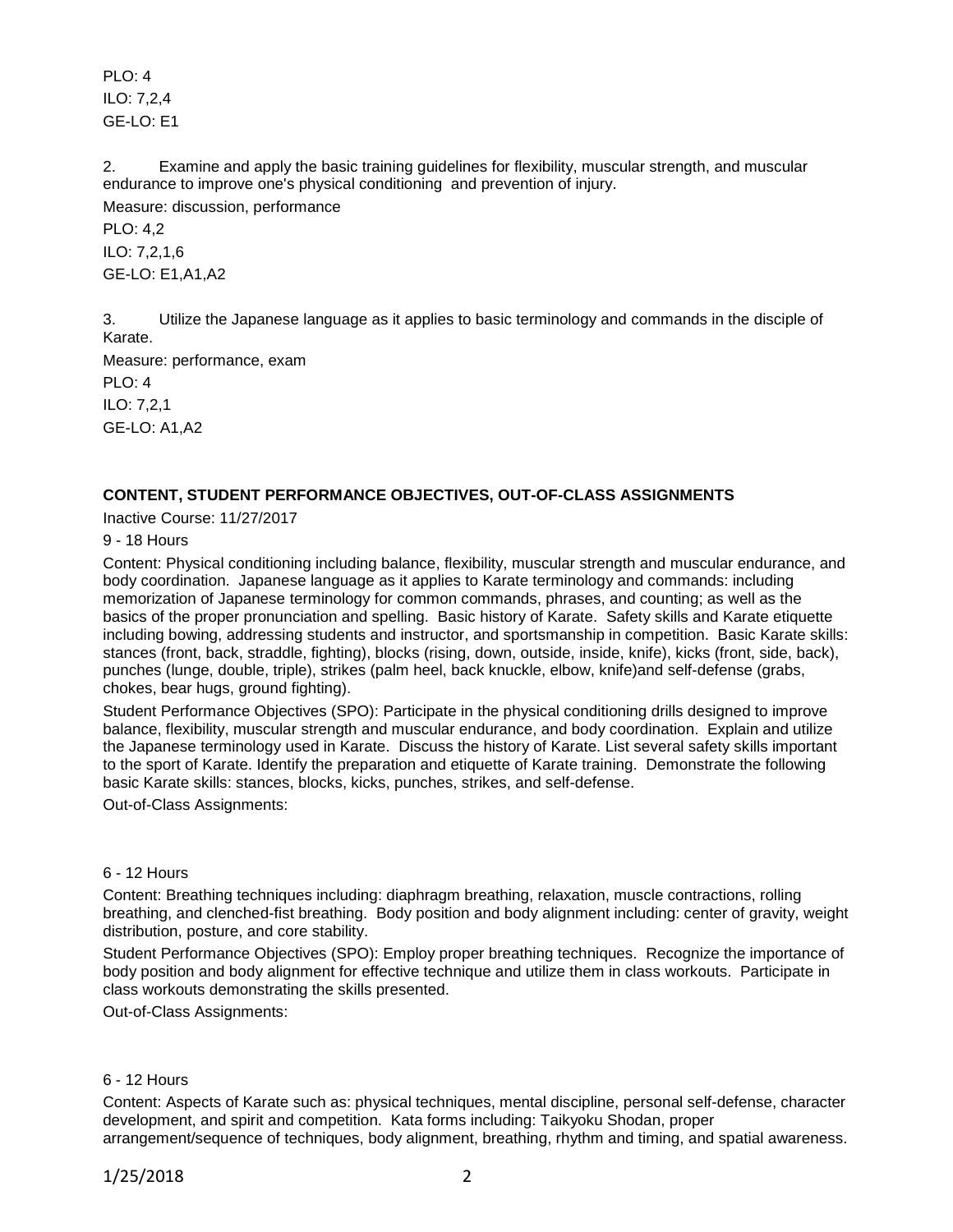Student Performance Objectives (SPO): Assess various aspects of the art of Karate. Discuss the basic forms of Kata. Participate in class workouts employing the skills presented.

Out-of-Class Assignments:

## 4.5 - 9 Hours

Content: Physical skills and performance skills tests on Karate fundamentals and basic Kata forms. Demonstration of physical skills required for belt rankings.

Student Performance Objectives (SPO): Demonstrate the fundamental physical skills of Karate. Participate in an assessment of the physical skills required for belt rankings. Analyze and demonstrate the basic forms of Kata.

Out-of-Class Assignments:

NOTE: Students who repeat this class will enhance their performance skills and increase their knowledge of Karate. This may include: an increased knowledge of Japanese Karate history, traditions, and training etiquette; increased sequential development of Karate techniques employing kicks, punches, blocks, and strikes; and increased performance skills of Kata forms.

Student Performance Objectives (SPO):

Out-of-Class Assignments:

2 Hours

# **METHODS OF INSTRUCTION:**

demonstration, guided practice, discussion, small groups

## **METHODS OF EVALUATION:**

CATEGORY 1 - The types of writing assignments required: Percent range of total grade: 0 % to % If this is a degree applicable course, but substantial writing assignments are NOT appropriate, indicate reason: Course primarily involves skill demonstration or problem solving CATEGORY 2 - The problem-solving assignments required: Percent range of total grade: 0 % to % CATEGORY 3 - The types of skill demonstrations required: Percent range of total grade: 30 % to 60 % Performance Exams CATEGORY 4 - The types of objective examinations used in the course: Percent range of total grade: 5 % to 10 % Multiple Choice True/False Matching Items Completion Other: short answer CATEGORY 5 - Any other methods of evaluation: Requires student participation.

Percent range of total grade: 40 % to 60 %

## **REPRESENTATIVE TEXTBOOKS:**